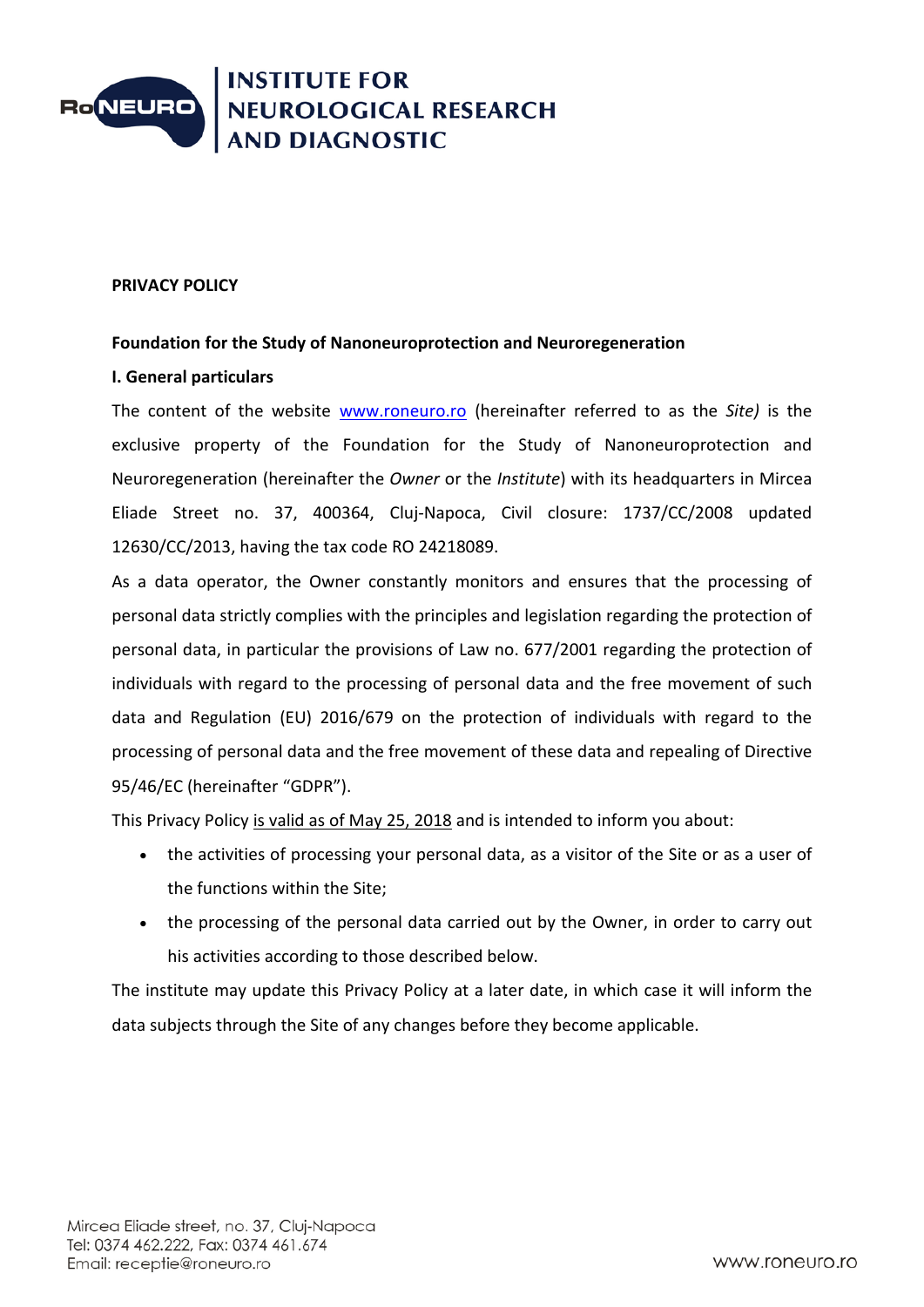

#### **II. Definitions**

"**Personal data**" means any information about an identified or identifiable natural entity ("data subject"); an identifiable person is a person who can be identified, directly or indirectly, in particular by reference to an identification element, such as a name, identification number, location data, an online identifier, or to one or more specific elements, specific to its physical, physiological, genetic, psychological, economic, cultural or social identity.

**"Referring doctor"** means the doctor who recommended/enrolled in the medical referral to perform certain laboratory investigations/analyses.

"**Direct patient**" means the patients who come to the reception of the Institute, either directly payers, or the patients who request to perform analyses settled by the Health Insurance House ("CAS").

"**Processing**" (and its derivatives, including without limitation "processing") means any operation or set of operations performed on Personal Data, including without limitation the collection, registration, retention, modification, use, disclosure, access, transfer or destruction them.

"**Visitor"** - any person who accesses or uses the Website.

#### **III. Categories of Personal Data processed**

The categories of Personal Data processed depend on the context of the interactions and relationships you have with the Owner, respectively in relation to the interactions with the Site. Thus, the Owner could process the following Categories of Personal Data: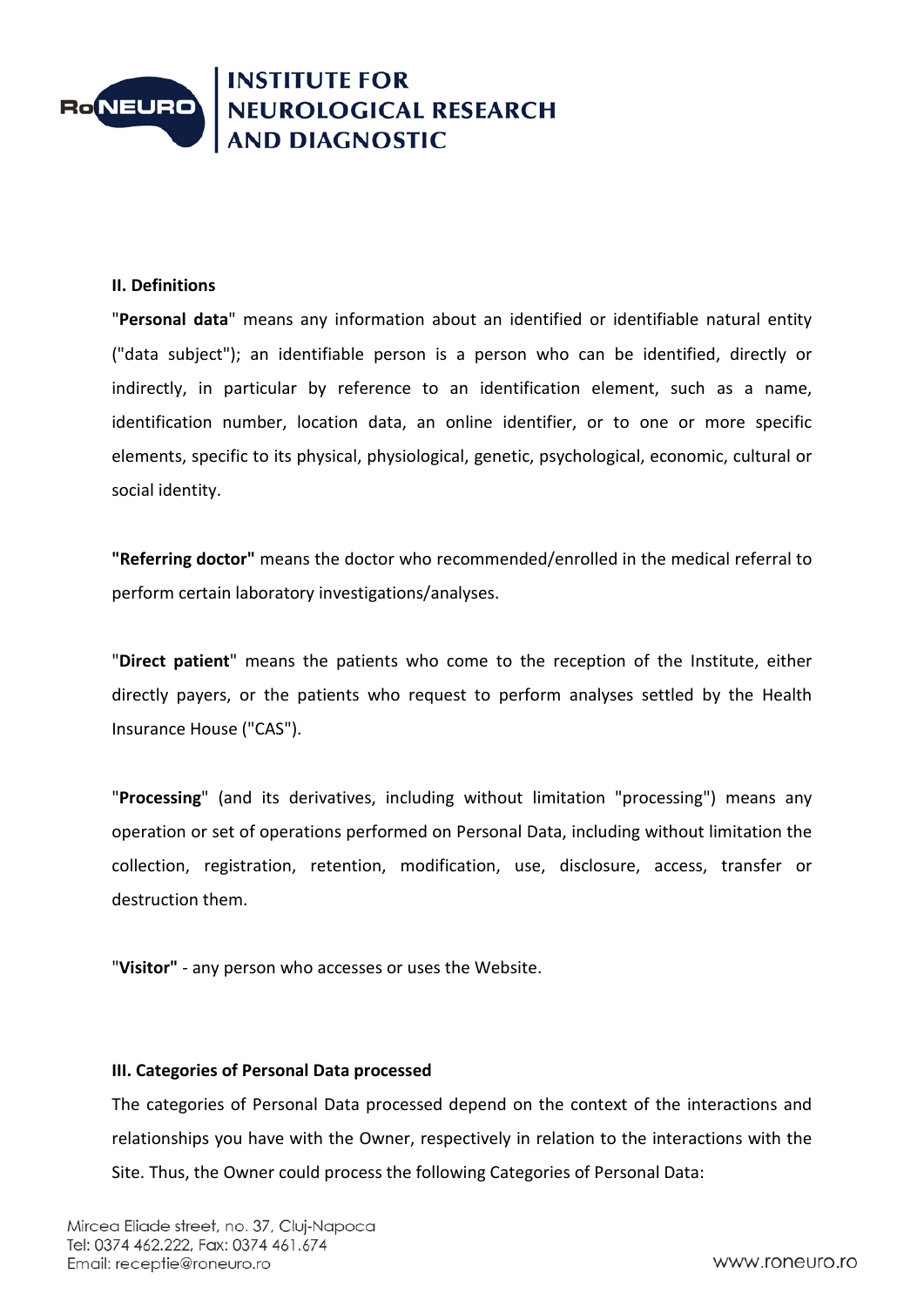

1. In the case of *Site visitors -* depending on your interaction with the Site, the following categories of Personal Data could be processed:

(i) in the case of Programming Forms, suggestions, requesting additional information, contact and/or complaints: last name, first name, e-mail address, age, telephone, street, gender.

- 2. In the case of *candidates for employment*: last name, first name, e-mail address, telephone number, job/position, city, CV (which may include, inter alia, the following data in addition to those mentioned above, respectively: image, vocational training, information on the current job).
- 3. For people wishing to access the volunteer program of the Institute, more details here [\(https://www.roneuro.ro/en/images/Legal/Volunteering\\_Regulation.pdf\)](https://www.roneuro.ro/en/images/Legal/Volunteering_Regulation.pdf)
- 4. In the case of persons contacting the Institute through the *Call Center,* other telephone numbers displayed on the Site or by other means of distance communication, belonging to the Owner, in the context:

(i) The schedules for the outpatient services/laboratory analyses settled by CAS, the following Personal Data can be processed: last name, first name, PNC, quality of insured, information on medical reference, date of birth, telephone number.

(ii) The schedules by phone of the directly paying Patients, the following Personal Data can be processed: last name, first name, information on the medical reference, telephone number.

(iii) The requests, complaints and phone suggestions, as well as those sent by other remote means, the following personal data can be processed: last name, first name, address, phone and e-mail address.

# **IV. Purposes and grounds of Personal Data Processing**

Personal Data regarding the categories of data subjects mentioned in section III above, voluntarily provided on the occasion of developing the relations with the Owner, creating the web account, requesting offers, filling the online forms, improving the services or provided by them in otherwise, through the use of the Site or in relation to the Institute,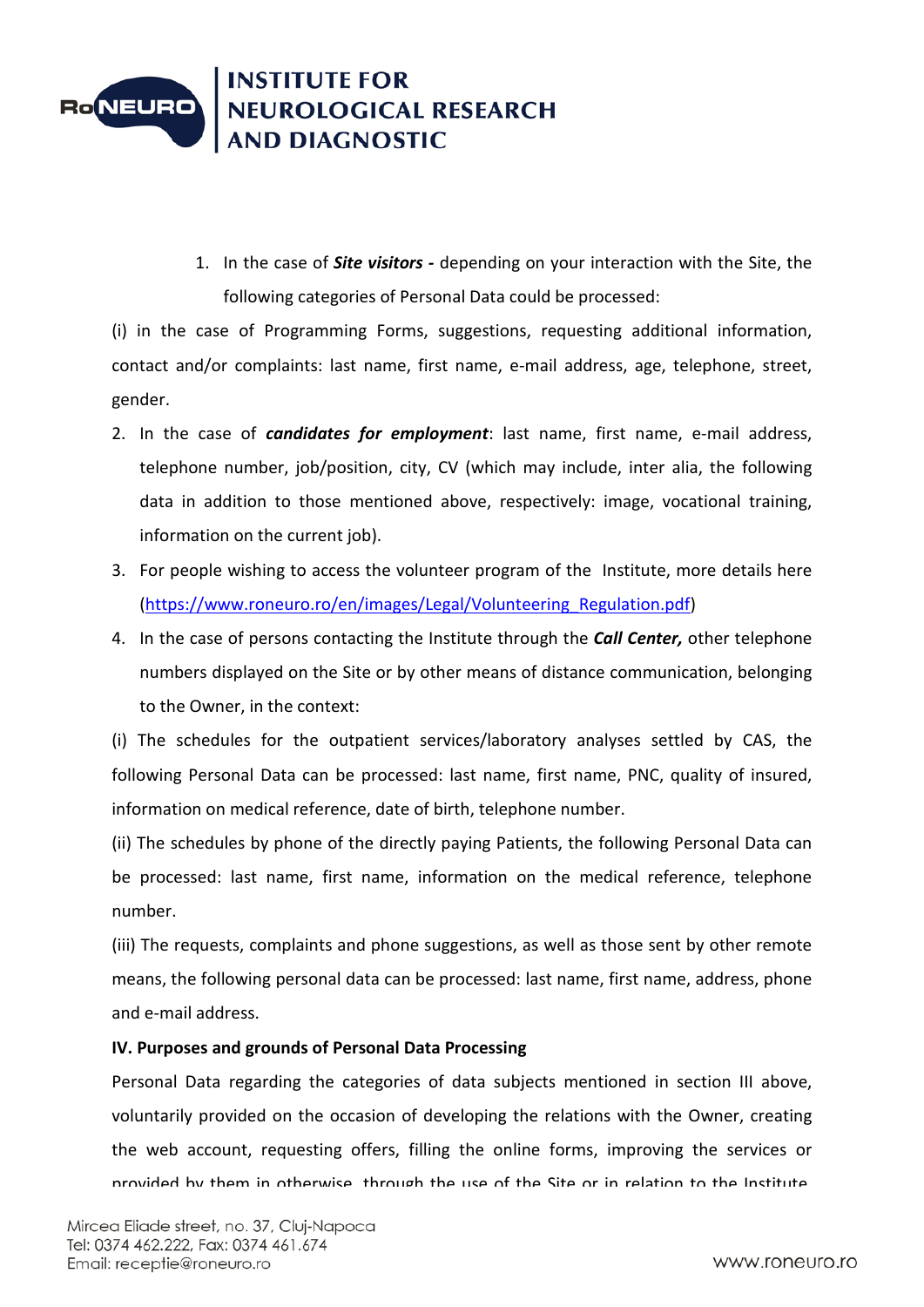

they may be processed by the Institute directly and/or through the authorized persons, for the following purposes:

# 1. **In order to conclude and execute the agreements**, for the following purposes:

1.1. In order to conclude the agreements - in the context of the data processing for the telephone appointments requested by the Direct patients or by other means of remote communication *(see point III.7. (i), (ii) above);*

The legal basis of these processing activities is the conclusion, respectively the execution of the agreement.

# 2. **In order to accomplish the legitimate interests of the Owner in the context of carrying out its object of activity**:

2.1. In order to improve the services (such as requesting feedback), managing the requests/complaints received from you, customizing the services at the request of the data subject and presenting the necessary analyses - in the context of the data processing of the *site visitors*;

2.2. In order to provide the requested medical services and to transmit the results of the medical investigations and analyses to the *Patients;*

2.3. For the purpose of transmitting the results of the medical analyses online to the *Doctors (if there are requests);*

2.4. For recruitment purposes - in the context of data processing of *candidates for employment/volunteer program;*

2.5. For the purpose of managing schedules, complaints, suggestions or any telephone requests;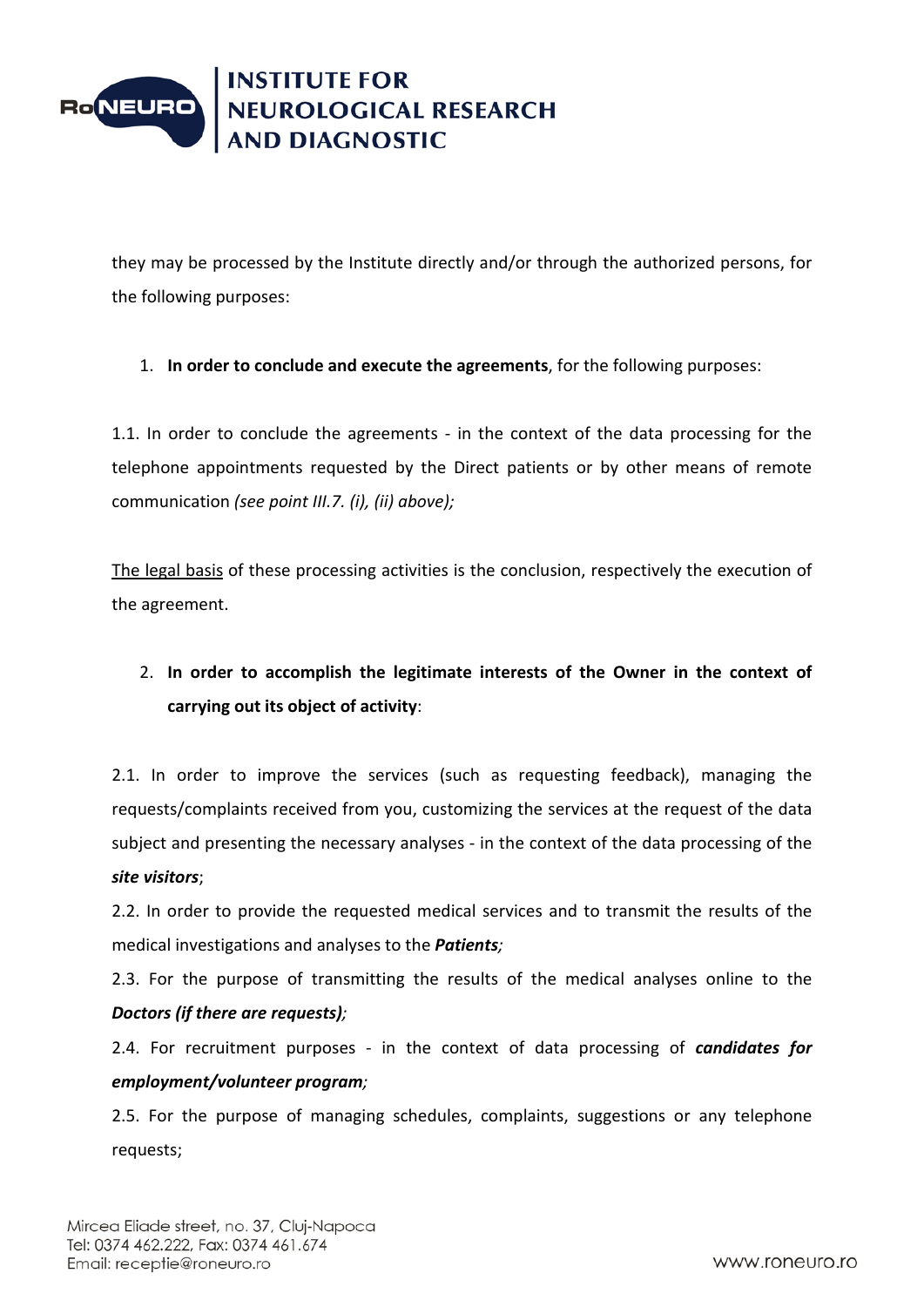

The legal basis of these processing activities is the legitimate interest of the Owner to improve their services, to handle the requests/complaints received and to adapt the necessary services to each interested person, to provide the healthcare services, the management of the medical systems and services, staff recruitment, respectively.

## **V. Cookie files**

Together with many other website operators, we may use standard technology called "cookies" on this site. Cookies are small pieces of information stored by your browser on your computer hard disk. Our cookies allow us to identify you and store information about the services you use during your visits. Most browsers automatically accept cookies, but you can usually change your browser to prevent cookies from being stored. However, if you disable cookies, this will limit the service we can provide. Make sure your browser cookie settings are the way you want them to be.

#### **VI. Recipients of Personal Data**

To achieve the processing purposes, the Owner may disclose certain categories of Personal Data to the following categories of recipients: the data subject and/or his legal representatives, the representatives of the Institute, the entities of the Group to which the Owner is a member, the contractual partners (such as, collaborating laboratories, payment processors), including proxies, court authorized persons or other public authorities of any kind, international organizations, service providers and asset suppliers, professional organizations and market research organizations.

#### **VII. Period of Processing the Personal Data**

The Owner will process your Personal Data for the duration of processing purposes and subsequently in accordance with our internal policies, as well as in order to comply with the applicable legal obligations, including, but not limited to, the provisions regarding the archiving obligation.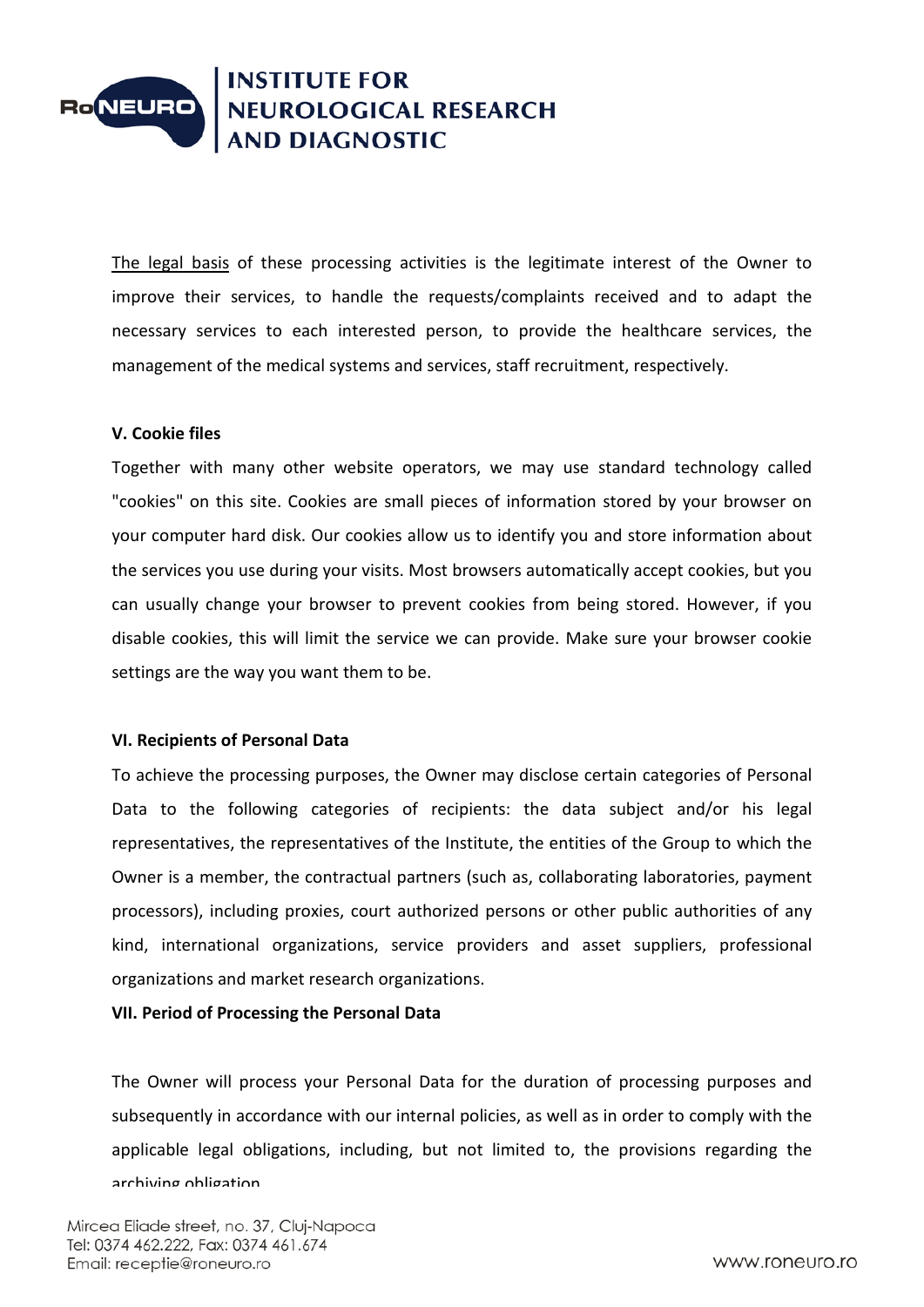

It is possible that, following the accomplishment of the legal archiving deadlines, the Owner may order the anonymization of the data, thus depriving them of their personal character and to continue processing the anonymous data for statistical purposes.

In the event that the patient who has an active web account wants to close/delete the account, it will not be automatically deleted nor has the effect of automatically deleting his Personal Data from the account by pressing the "Delete Account" button, but this request for deletion will be resolved by the Institute within a maximum of one month from the date of registration of the application, according to the applicable legal provisions.

## **VIII. Security of Personal Data**

The owner pays a high importance to the confidentiality and security of your Personal Data and understands to ensure their security during the processing activities of this Privacy Policy. In this respect, the Owner implements appropriate technical and organizational measures to ensure a level of security appropriate to the risks associated with the types of data processed and the processing operations.

The website of the Institute may contain links to other websites. We have no control over and are not responsible for the content, privacy policies or security of these sites. We recommend that you check the privacy and security policies of each site you visit.

## **IX. Provision of Personal Data**

The provision of Personal Data may be a contractual obligation or an obligation necessary for the conclusion/execution of an agreement, may be necessary in order to benefit from the services provided by the Institute, to browse the Site and to benefit from the facilities offered on this space. In some cases, the refusal to provide Personal Data may result in the impossibility of receiving the services made available through the Website (for example, the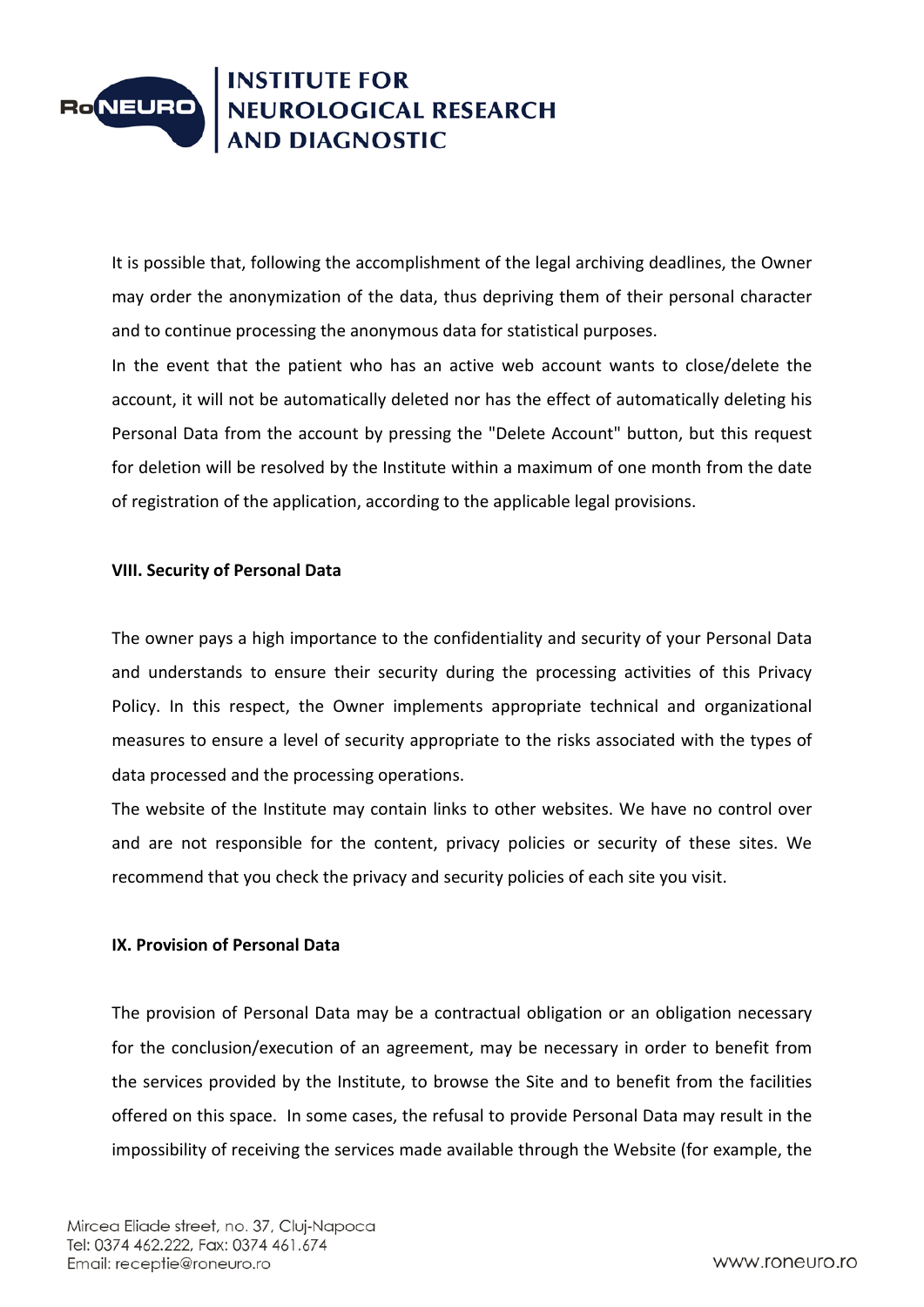

impossibility of making an online schedule). For direct marketing activities, the provision of your data is voluntary.

Although the Institute requires the agreement for the processing of certain Personal Data, this agreement may not always be required by law. In such situations, the Owner may use other grounds for data processing, such as the provision of medical services, performance of the agreement or legitimate interest.

## **X. Rights of the Data Subject**

With regard to the processing of Personal Data indicated in this Privacy Policy, each data subject benefits from the following rights, according to the applicable legal provisions:

(A) **the right to information** - the right to receive a minimum content of information regarding the processing activities carried out by the Owner, in accordance with the legal requirements;

(b) **the right of access to data** - the right to obtain from the personal data operator, at the request and under the conditions established by the legislation, the confirmation of the fact that the data concerning it are processed or not by the personal data operator, as well as details regarding the processing activities;

(c) **the right to intervene on the data** - the right to obtain from the personal data operator, upon request and free of charge: (i) where appropriate, rectifying, updating, blocking or deleting data whose processing is not in accordance with the law, in particular incomplete or inaccurate data; (ii) where applicable, the transformation into anonymous data of data whose processing is not in accordance with the law; (iii) notification to third parties to whom the data were disclosed, of any operation performed according to letter (i) or letter (ii) if such notification does not prove impossible or does not involve an effort disproportionate to the legitimate interest that could be harmed;

(d) **the right of opposition** - the right to oppose at any time, for well-founded and legitimate reasons related to its particular situation, as data aimed at it being processed, unless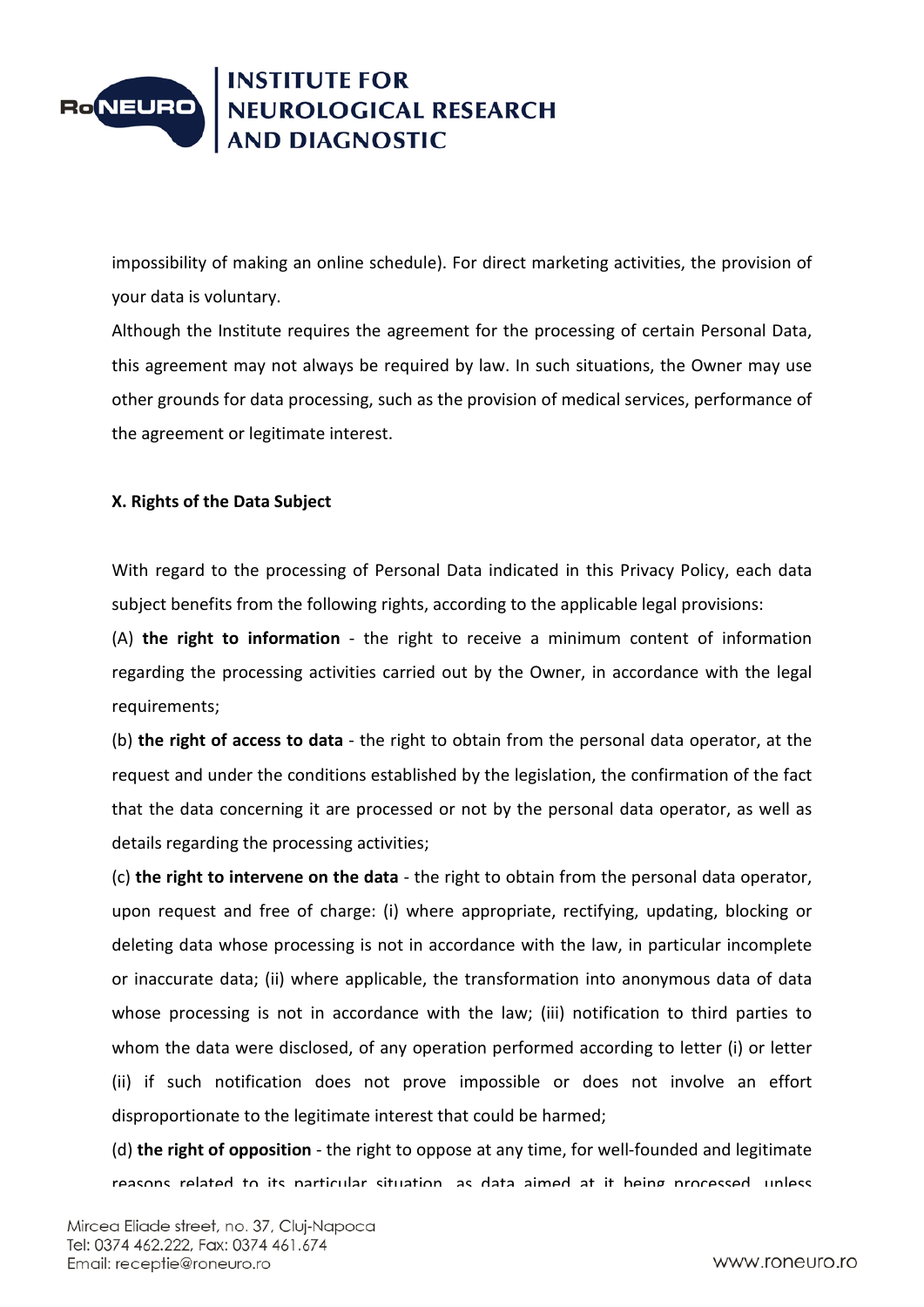

otherwise provided by law; Regarding the direct marketing activities, the data subjects have the right to oppose this processing at any time.

(e) **the right not to be subjected to an automatic individual decision** - the right to obtain human intervention on such a decision, the right to express the view on such a decision and to challenge the decision;

(f) **the right to address the justice** for the defense of any rights guaranteed by the legislation in the matter, without prejudice to the possibility **of addressing with complaint the National Supervisory Authority for the Processing of Personal Data**.

Starting with May 25, 2018, when the GDPR becomes applicable, the data subjects also enjoy the following rights:

(a) **the right to restrict processing** to the extent that the conditions provided by law are accomplished;

(b) **the right to data portability**, respectively (i) the right to receive personal data in a structured, commonly used and easy-to-read format, and (ii) the right to have such data transmitted by the Institute to another data operator, to the extent that the conditions provided by law are accomplished;

(c) **the right to withdraw consent** when processing is based on it;

(d) **the right to delete the data** ("the right to be forgotten") insofar as the conditions provided by law are accomplished;

At the same time, in the case of data transfers outside the EEA (the "European Economic Area"), the data subjects whose Personal Data are the subject of the transfer, may ask the data operator for information on the transfer guarantees.

In order to exercise the rights mentioned above, you can apply with the following contact details:

- Address: Mircea Eliade street no.37, Cluj-Napoca, Romania
- E-mail: [receptie@roneuro.ro](mailto:receptie@roneuro.ro)